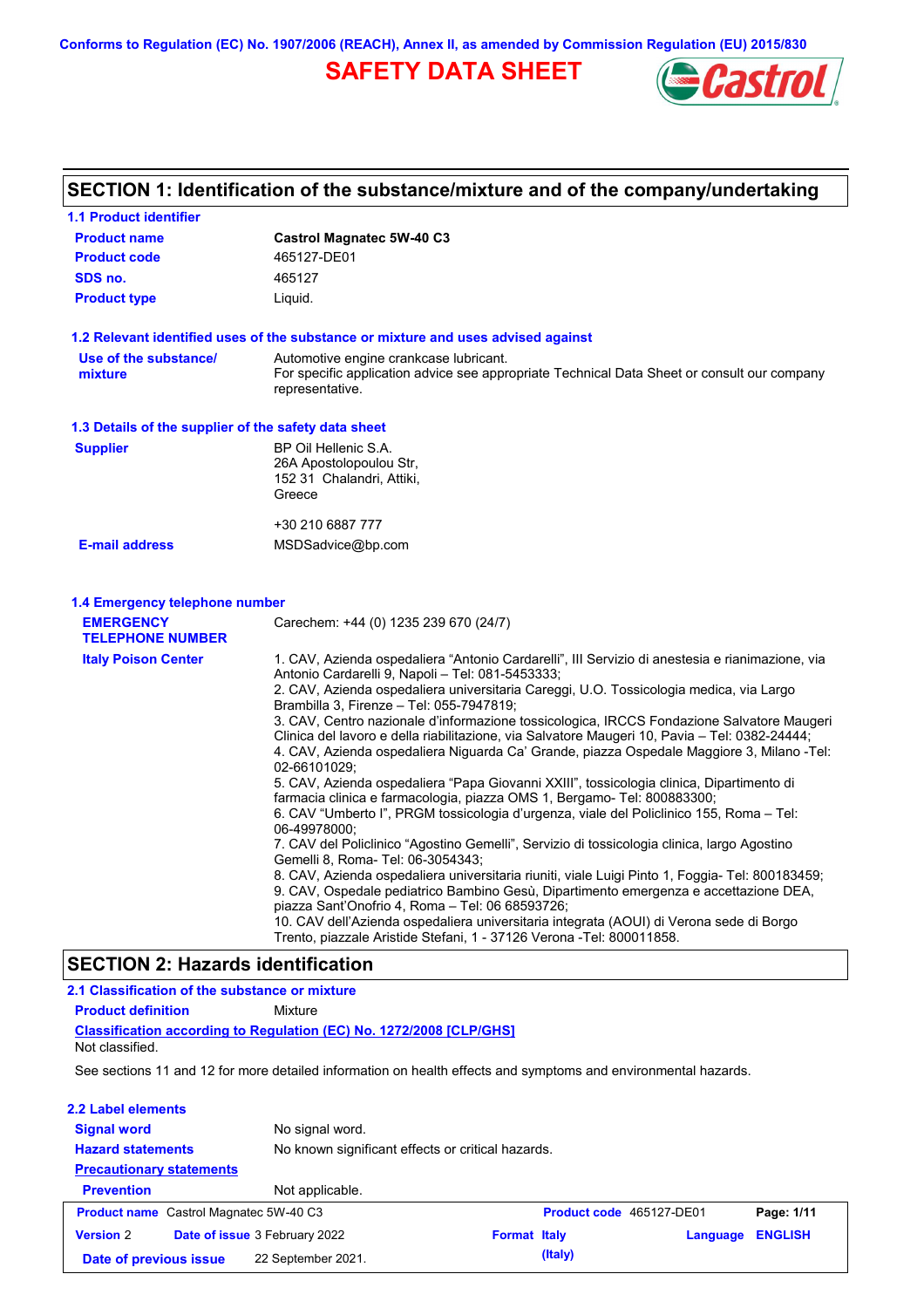# **SECTION 2: Hazards identification**

| <b>Response</b>                                                                                                                                          | Not applicable.                                                                                                                                                                                                                 |
|----------------------------------------------------------------------------------------------------------------------------------------------------------|---------------------------------------------------------------------------------------------------------------------------------------------------------------------------------------------------------------------------------|
| <b>Storage</b>                                                                                                                                           | Not applicable.                                                                                                                                                                                                                 |
| <b>Disposal</b>                                                                                                                                          | Not applicable.                                                                                                                                                                                                                 |
| <b>Supplemental label</b><br>elements                                                                                                                    | Safety data sheet available on request.                                                                                                                                                                                         |
| EU Regulation (EC) No. 1907/2006 (REACH)                                                                                                                 |                                                                                                                                                                                                                                 |
| <b>Annex XVII - Restrictions</b><br>on the manufacture,<br>placing on the market<br>and use of certain<br>dangerous substances,<br>mixtures and articles | Not applicable.                                                                                                                                                                                                                 |
| <b>Special packaging requirements</b>                                                                                                                    |                                                                                                                                                                                                                                 |
| <b>Containers to be fitted</b><br>with child-resistant<br>fastenings                                                                                     | Not applicable.                                                                                                                                                                                                                 |
| <b>Tactile warning of danger</b>                                                                                                                         | Not applicable.                                                                                                                                                                                                                 |
| 2.3 Other hazards                                                                                                                                        |                                                                                                                                                                                                                                 |
| <b>Results of PBT and vPvB</b><br>assessment                                                                                                             | Product does not meet the criteria for PBT or vPvB according to Regulation (EC) No. 1907/2006,<br>Annex XIII.                                                                                                                   |
| <b>Product meets the criteria</b><br>for PBT or vPvB according<br>to Regulation (EC) No.<br>1907/2006, Annex XIII                                        | This mixture does not contain any substances that are assessed to be a PBT or a vPvB.                                                                                                                                           |
| Other hazards which do<br>not result in classification                                                                                                   | Defatting to the skin.<br><b>USED ENGINE OILS</b><br>Used engine oil may contain hazardous components which have the potential to cause skin<br>cancer.<br>See Toxicological Information, section 11 of this Safety Data Sheet. |

## **SECTION 3: Composition/information on ingredients**

**3.2 Mixtures**

Mixture **Product definition**

Highly refined base oil (IP 346 DMSO extract < 3%). Proprietary performance additives.

| <b>Product/ingredient</b><br>name                                       | <b>Identifiers</b>                                                                   | $\%$      | <b>Regulation (EC) No.</b><br>1272/2008 [CLP] | <b>Type</b> |
|-------------------------------------------------------------------------|--------------------------------------------------------------------------------------|-----------|-----------------------------------------------|-------------|
| Lubricating oils (petroleum), C20-50,<br>hydrotreated neutral oil-based | REACH #: 01-2119474889-13<br>EC: 276-738-4<br>CAS: 72623-87-1<br>Index: 649-483-00-5 | ≥10 - ≤25 | Asp. Tox. 1, H304                             | $[1]$       |
| Distillates (petroleum), hydrotreated<br>heavy paraffinic               | REACH #: 01-2119484627-25<br>EC: 265-157-1<br>CAS: 64742-54-7<br>Index: 649-467-00-8 | -≤5       | Asp. Tox. 1, H304                             | $[1]$       |
| Lubricating oils (petroleum), C15-30,<br>hydrotreated neutral oil-based | REACH #: 01-2119474878-16<br>EC: 276-737-9<br>CAS: 72623-86-0<br>Index: 649-482-00-X | - ≤3      | Asp. Tox. 1, H304                             | $[1]$       |

**See Section 16 for the full text of the H statements declared above.**

### **Type**

[1] Substance classified with a health or environmental hazard

[2] Substance with a workplace exposure limit

[3] Substance meets the criteria for PBT according to Regulation (EC) No. 1907/2006, Annex XIII

[4] Substance meets the criteria for vPvB according to Regulation (EC) No. 1907/2006, Annex XIII

[5] Substance of equivalent concern

[6] Additional disclosure due to company policy

Occupational exposure limits, if available, are listed in Section 8.

| <b>Product name</b> Castrol Magnatec 5W-40 C3 |  | <b>Product code</b> 465127-DE01      |                     | Page: 2/11 |                  |  |
|-----------------------------------------------|--|--------------------------------------|---------------------|------------|------------------|--|
| <b>Version 2</b>                              |  | <b>Date of issue 3 February 2022</b> | <b>Format Italy</b> |            | Language ENGLISH |  |
| Date of previous issue                        |  | 22 September 2021.                   |                     | (Italy)    |                  |  |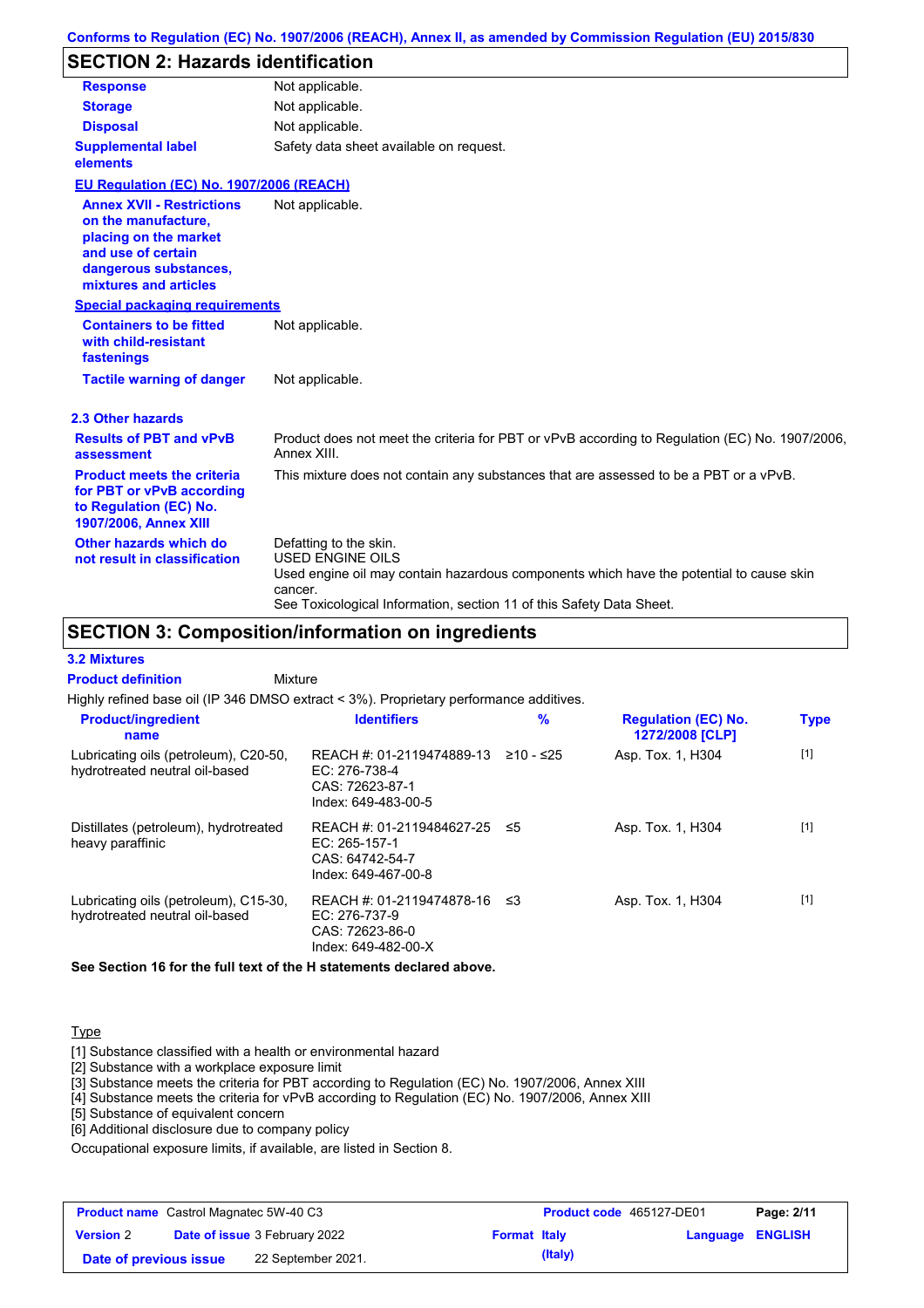## **SECTION 4: First aid measures**

| <b>4.1 Description of first aid measures</b> |                                                                                                                                                                                                                                         |
|----------------------------------------------|-----------------------------------------------------------------------------------------------------------------------------------------------------------------------------------------------------------------------------------------|
| <b>Eye contact</b>                           | In case of contact, immediately flush eyes with plenty of water for at least 15 minutes. Eyelids<br>should be held away from the eyeball to ensure thorough rinsing. Check for and remove any<br>contact lenses. Get medical attention. |
| <b>Skin contact</b>                          | Wash skin thoroughly with soap and water or use recognised skin cleanser. Remove<br>contaminated clothing and shoes. Wash clothing before reuse. Clean shoes thoroughly before<br>reuse. Get medical attention if irritation develops.  |
| <b>Inhalation</b>                            | If inhaled, remove to fresh air. Get medical attention if symptoms occur.                                                                                                                                                               |
| <b>Ingestion</b>                             | Do not induce vomiting unless directed to do so by medical personnel. Get medical attention if<br>symptoms occur.                                                                                                                       |
| <b>Protection of first-aiders</b>            | No action shall be taken involving any personal risk or without suitable training.                                                                                                                                                      |

### **4.2 Most important symptoms and effects, both acute and delayed**

See Section 11 for more detailed information on health effects and symptoms.

### **Potential acute health effects**

| <b>Inhalation</b>   | Vapour inhalation under ambient conditions is not normally a problem due to low vapour<br>pressure.               |
|---------------------|-------------------------------------------------------------------------------------------------------------------|
| <b>Ingestion</b>    | No known significant effects or critical hazards.                                                                 |
| <b>Skin contact</b> | Defatting to the skin. May cause skin dryness and irritation.                                                     |
| Eye contact         | No known significant effects or critical hazards.                                                                 |
|                     | Delayed and immediate effects as well as chronic effects from short and long-term exposure                        |
| <b>Inhalation</b>   | Overexposure to the inhalation of airborne droplets or aerosols may cause irritation of the<br>respiratory tract. |
| <b>Ingestion</b>    | Ingestion of large quantities may cause nausea and diarrhoea.                                                     |
| <b>Skin contact</b> | Prolonged or repeated contact can defat the skin and lead to irritation and/or dermatitis.                        |
| Eye contact         | Potential risk of transient stinging or redness if accidental eye contact occurs.                                 |

### **4.3 Indication of any immediate medical attention and special treatment needed**

**Notes to physician** Treatment should in general be symptomatic and directed to relieving any effects.

# **SECTION 5: Firefighting measures**

| 5.1 Extinguishing media                                   |                                                                                                                                                                                                                                                                                                                                                                   |
|-----------------------------------------------------------|-------------------------------------------------------------------------------------------------------------------------------------------------------------------------------------------------------------------------------------------------------------------------------------------------------------------------------------------------------------------|
| <b>Suitable extinguishing</b><br>media                    | In case of fire, use foam, dry chemical or carbon dioxide extinguisher or spray.                                                                                                                                                                                                                                                                                  |
| <b>Unsuitable extinguishing</b><br>media                  | Do not use water jet. The use of a water jet may cause the fire to spread by splashing the<br>burning product.                                                                                                                                                                                                                                                    |
| 5.2 Special hazards arising from the substance or mixture |                                                                                                                                                                                                                                                                                                                                                                   |
| <b>Hazards from the</b><br>substance or mixture           | In a fire or if heated, a pressure increase will occur and the container may burst.                                                                                                                                                                                                                                                                               |
| <b>Hazardous combustion</b><br>products                   | Combustion products may include the following:<br>carbon oxides (CO, CO <sub>2</sub> ) (carbon monoxide, carbon dioxide)                                                                                                                                                                                                                                          |
| 5.3 Advice for firefighters                               |                                                                                                                                                                                                                                                                                                                                                                   |
| <b>Special precautions for</b><br>fire-fighters           | No action shall be taken involving any personal risk or without suitable training. Promptly<br>isolate the scene by removing all persons from the vicinity of the incident if there is a fire.                                                                                                                                                                    |
| <b>Special protective</b><br>equipment for fire-fighters  | Fire-fighters should wear appropriate protective equipment and self-contained breathing<br>apparatus (SCBA) with a full face-piece operated in positive pressure mode. Clothing for fire-<br>fighters (including helmets, protective boots and gloves) conforming to European standard EN<br>469 will provide a basic level of protection for chemical incidents. |

## **SECTION 6: Accidental release measures**

### **6.1 Personal precautions, protective equipment and emergency procedures**

| For non-emergency<br>personnel                                                                                                                                                                                                               | No action shall be taken involving any personal risk or without suitable training. Evacuate<br>surrounding areas. Keep unnecessary and unprotected personnel from entering. Do not touch<br>or walk through spilt material. Floors may be slippery; use care to avoid falling. Put on<br>appropriate personal protective equipment. |                     |                                 |          |                |
|----------------------------------------------------------------------------------------------------------------------------------------------------------------------------------------------------------------------------------------------|-------------------------------------------------------------------------------------------------------------------------------------------------------------------------------------------------------------------------------------------------------------------------------------------------------------------------------------|---------------------|---------------------------------|----------|----------------|
| If specialised clothing is required to deal with the spillage, take note of any information in<br>For emergency responders<br>Section 8 on suitable and unsuitable materials. See also the information in "For non-<br>emergency personnel". |                                                                                                                                                                                                                                                                                                                                     |                     |                                 |          |                |
| <b>Product name</b> Castrol Magnatec 5W-40 C3                                                                                                                                                                                                |                                                                                                                                                                                                                                                                                                                                     |                     | <b>Product code</b> 465127-DE01 |          | Page: 3/11     |
| <b>Version 2</b>                                                                                                                                                                                                                             | Date of issue 3 February 2022                                                                                                                                                                                                                                                                                                       | <b>Format Italy</b> |                                 | Language | <b>ENGLISH</b> |
| Date of previous issue                                                                                                                                                                                                                       | 22 September 2021.                                                                                                                                                                                                                                                                                                                  |                     | (Italy)                         |          |                |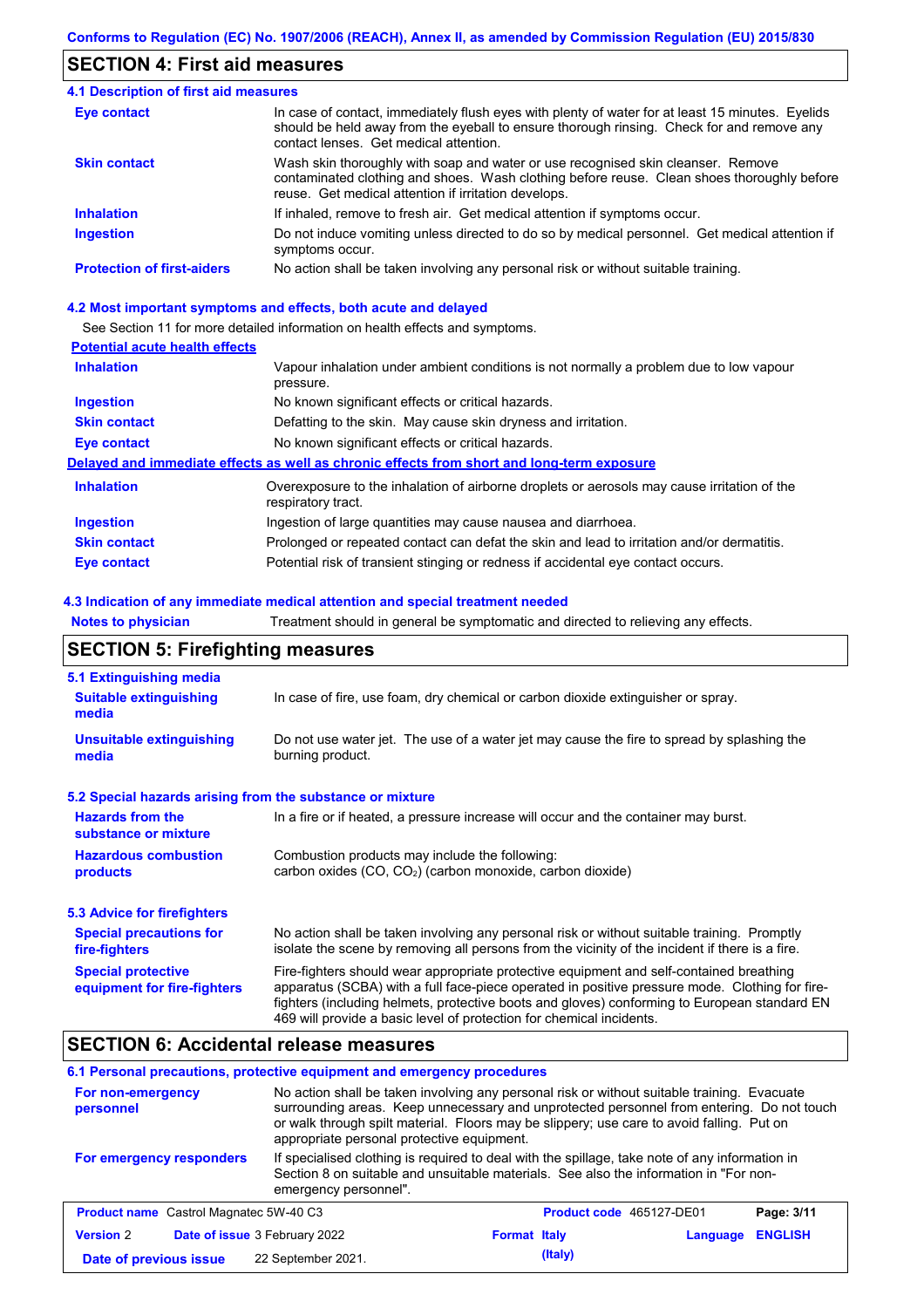## **SECTION 6: Accidental release measures**

| <b>6.2 Environmental</b><br>precautions   | Avoid dispersal of spilt material and runoff and contact with soil, waterways, drains and sewers.<br>Inform the relevant authorities if the product has caused environmental pollution (sewers,<br>waterways, soil or air).                                                                                                                                                                    |
|-------------------------------------------|------------------------------------------------------------------------------------------------------------------------------------------------------------------------------------------------------------------------------------------------------------------------------------------------------------------------------------------------------------------------------------------------|
|                                           | 6.3 Methods and material for containment and cleaning up                                                                                                                                                                                                                                                                                                                                       |
| <b>Small spill</b>                        | Stop leak if without risk. Move containers from spill area. Absorb with an inert material and<br>place in an appropriate waste disposal container. Dispose of via a licensed waste disposal<br>contractor.                                                                                                                                                                                     |
| <b>Large spill</b>                        | Stop leak if without risk. Move containers from spill area. Prevent entry into sewers, water<br>courses, basements or confined areas. Contain and collect spillage with non-combustible,<br>absorbent material e.g. sand, earth, vermiculite or diatomaceous earth and place in container<br>for disposal according to local regulations. Dispose of via a licensed waste disposal contractor. |
| 6.4 Reference to other<br><b>sections</b> | See Section 1 for emergency contact information.<br>See Section 5 for firefighting measures.<br>See Section 8 for information on appropriate personal protective equipment.<br>See Section 12 for environmental precautions.<br>See Section 13 for additional waste treatment information.                                                                                                     |

## **SECTION 7: Handling and storage**

#### **7.1 Precautions for safe handling**

| <b>Protective measures</b>                                                           | Put on appropriate personal protective equipment.                                                                                                                                                                                                                                                                                                                                                                                                                                        |
|--------------------------------------------------------------------------------------|------------------------------------------------------------------------------------------------------------------------------------------------------------------------------------------------------------------------------------------------------------------------------------------------------------------------------------------------------------------------------------------------------------------------------------------------------------------------------------------|
| <b>Advice on general</b><br>occupational hygiene                                     | Eating, drinking and smoking should be prohibited in areas where this material is handled,<br>stored and processed. Wash thoroughly after handling. Remove contaminated clothing and<br>protective equipment before entering eating areas. See also Section 8 for additional<br>information on hygiene measures.                                                                                                                                                                         |
| <b>7.2 Conditions for safe</b><br>storage, including any<br><i>incompatibilities</i> | Store in accordance with local requlations. Store in a dry, cool and well-ventilated area, away<br>from incompatible materials (see Section 10). Keep away from heat and direct sunlight. Keep<br>container tightly closed and sealed until ready for use. Containers that have been opened must<br>be carefully resealed and kept upright to prevent leakage. Store and use only in equipment/<br>containers designed for use with this product. Do not store in unlabelled containers. |
| <b>Not suitable</b>                                                                  | Prolonged exposure to elevated temperature.                                                                                                                                                                                                                                                                                                                                                                                                                                              |
| 7.3 Specific end use(s)                                                              |                                                                                                                                                                                                                                                                                                                                                                                                                                                                                          |

See section 1.2 and Exposure scenarios in annex, if applicable.

**Recommendations**

# **SECTION 8: Exposure controls/personal protection**

### **8.1 Control parameters**

**procedures**

#### **Occupational exposure limits** No exposure limit value known.

Whilst specific OELs for certain components may be shown in this section, other components may be present in any mist, vapour or dust produced. Therefore, the specific OELs may not be applicable to the product as a whole and are provided for guidance only.

**Recommended monitoring**  If this product contains ingredients with exposure limits, personal, workplace atmosphere or biological monitoring may be required to determine the effectiveness of the ventilation or other control measures and/or the necessity to use respiratory protective equipment. Reference should be made to monitoring standards, such as the following: European Standard EN 689 (Workplace atmospheres - Guidance for the assessment of exposure by inhalation to chemical agents for comparison with limit values and measurement strategy) European Standard EN 14042 (Workplace atmospheres - Guide for the application and use of procedures for the assessment of exposure to chemical and biological agents) European Standard EN 482 (Workplace atmospheres - General requirements for the performance of procedures for the measurement of chemical agents) Reference to national guidance documents for methods for the determination of hazardous substances will also be required.

## **Derived No Effect Level**

No DNELs/DMELs available.

#### **Predicted No Effect Concentration**

No PNECs available

### **8.2 Exposure controls**

| <b>Product name</b> Castrol Magnatec 5W-40 C3 |  | <b>Product code</b> 465127-DE01      |                     | Page: 4/11 |                         |  |
|-----------------------------------------------|--|--------------------------------------|---------------------|------------|-------------------------|--|
| <b>Version 2</b>                              |  | <b>Date of issue 3 February 2022</b> | <b>Format Italy</b> |            | <b>Language ENGLISH</b> |  |
| 22 September 2021.<br>Date of previous issue  |  |                                      | (Italy)             |            |                         |  |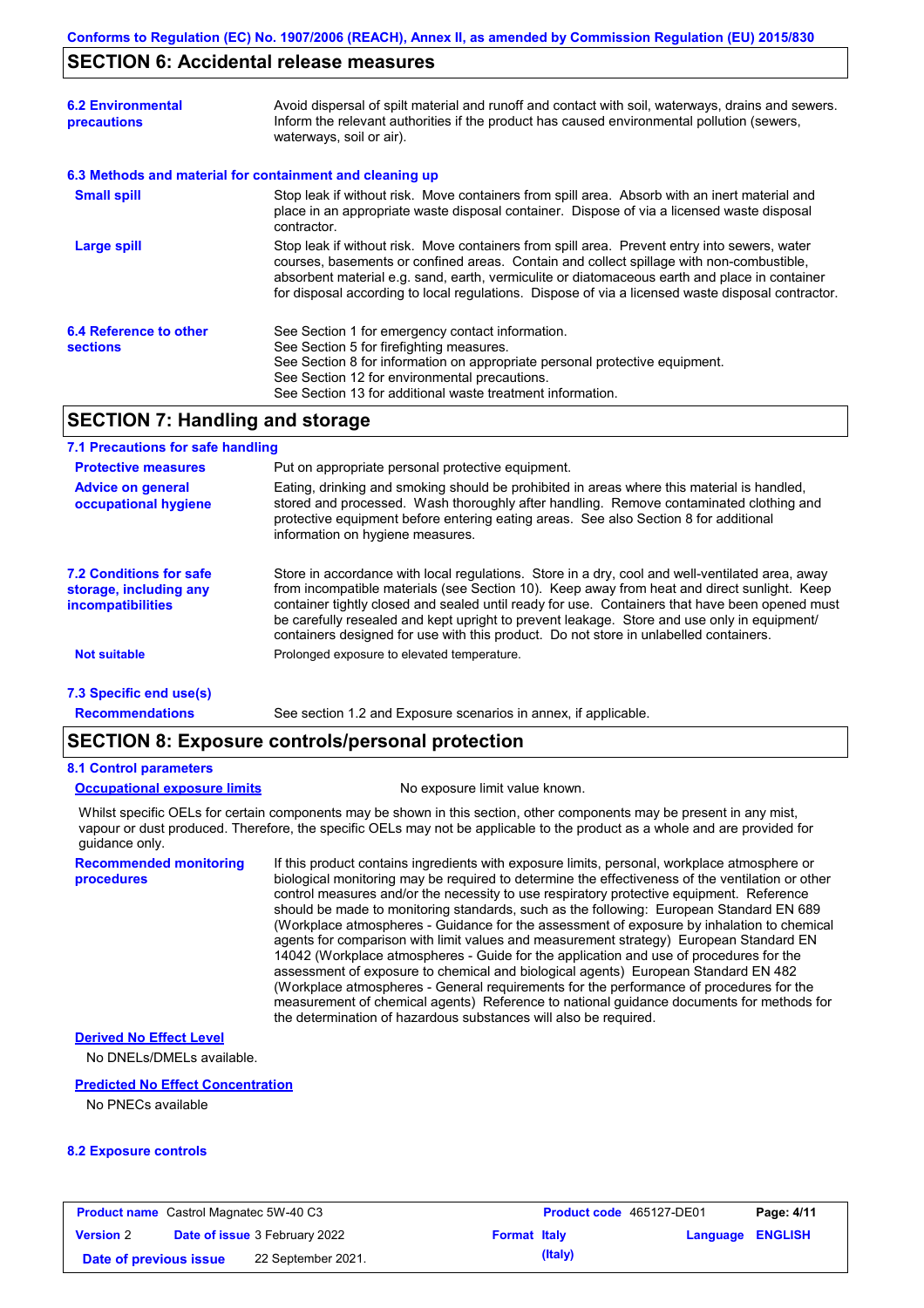# **SECTION 8: Exposure controls/personal protection**

| <b>Appropriate engineering</b><br><b>controls</b> | Provide exhaust ventilation or other engineering controls to keep the relevant airborne<br>concentrations below their respective occupational exposure limits.<br>All activities involving chemicals should be assessed for their risks to health, to ensure<br>exposures are adequately controlled. Personal protective equipment should only be considered<br>after other forms of control measures (e.g. engineering controls) have been suitably evaluated.<br>Personal protective equipment should conform to appropriate standards, be suitable for use, be<br>kept in good condition and properly maintained.<br>Your supplier of personal protective equipment should be consulted for advice on selection and<br>appropriate standards. For further information contact your national organisation for standards.<br>The final choice of protective equipment will depend upon a risk assessment. It is important to<br>ensure that all items of personal protective equipment are compatible. |
|---------------------------------------------------|---------------------------------------------------------------------------------------------------------------------------------------------------------------------------------------------------------------------------------------------------------------------------------------------------------------------------------------------------------------------------------------------------------------------------------------------------------------------------------------------------------------------------------------------------------------------------------------------------------------------------------------------------------------------------------------------------------------------------------------------------------------------------------------------------------------------------------------------------------------------------------------------------------------------------------------------------------------------------------------------------------|
| <b>Individual protection measures</b>             |                                                                                                                                                                                                                                                                                                                                                                                                                                                                                                                                                                                                                                                                                                                                                                                                                                                                                                                                                                                                         |
| <b>Hygiene measures</b>                           | Wash hands, forearms and face thoroughly after handling chemical products, before eating,<br>smoking and using the lavatory and at the end of the working period. Ensure that eyewash<br>stations and safety showers are close to the workstation location.                                                                                                                                                                                                                                                                                                                                                                                                                                                                                                                                                                                                                                                                                                                                             |
| <b>Respiratory protection</b>                     | In case of insufficient ventilation, wear suitable respiratory equipment.<br>The correct choice of respiratory protection depends upon the chemicals being handled, the<br>conditions of work and use, and the condition of the respiratory equipment. Safety procedures<br>should be developed for each intended application. Respiratory protection equipment should<br>therefore be chosen in consultation with the supplier/manufacturer and with a full assessment<br>of the working conditions.                                                                                                                                                                                                                                                                                                                                                                                                                                                                                                   |
| <b>Eye/face protection</b>                        | Safety glasses with side shields.                                                                                                                                                                                                                                                                                                                                                                                                                                                                                                                                                                                                                                                                                                                                                                                                                                                                                                                                                                       |
| <b>Skin protection</b>                            |                                                                                                                                                                                                                                                                                                                                                                                                                                                                                                                                                                                                                                                                                                                                                                                                                                                                                                                                                                                                         |
| <b>Hand protection</b>                            | <b>General Information:</b>                                                                                                                                                                                                                                                                                                                                                                                                                                                                                                                                                                                                                                                                                                                                                                                                                                                                                                                                                                             |
|                                                   | Because specific work environments and material handling practices vary, safety procedures<br>should be developed for each intended application. The correct choice of protective gloves<br>depends upon the chemicals being handled, and the conditions of work and use. Most gloves<br>provide protection for only a limited time before they must be discarded and replaced (even the<br>best chemically resistant gloves will break down after repeated chemical exposures).                                                                                                                                                                                                                                                                                                                                                                                                                                                                                                                        |
|                                                   | Gloves should be chosen in consultation with the supplier / manufacturer and taking account of<br>a full assessment of the working conditions.                                                                                                                                                                                                                                                                                                                                                                                                                                                                                                                                                                                                                                                                                                                                                                                                                                                          |
|                                                   | Recommended: Nitrile gloves.<br><b>Breakthrough time:</b>                                                                                                                                                                                                                                                                                                                                                                                                                                                                                                                                                                                                                                                                                                                                                                                                                                                                                                                                               |
|                                                   | Breakthrough time data are generated by glove manufacturers under laboratory test conditions<br>and represent how long a glove can be expected to provide effective permeation resistance. It<br>is important when following breakthrough time recommendations that actual workplace<br>conditions are taken into account. Always consult with your glove supplier for up-to-date<br>technical information on breakthrough times for the recommended glove type.<br>Our recommendations on the selection of gloves are as follows:                                                                                                                                                                                                                                                                                                                                                                                                                                                                      |
|                                                   | Continuous contact:                                                                                                                                                                                                                                                                                                                                                                                                                                                                                                                                                                                                                                                                                                                                                                                                                                                                                                                                                                                     |
|                                                   | Gloves with a minimum breakthrough time of 240 minutes, or >480 minutes if suitable gloves<br>can be obtained.<br>If suitable gloves are not available to offer that level of protection, gloves with shorter<br>breakthrough times may be acceptable as long as appropriate glove maintenance and<br>replacement regimes are determined and adhered to.                                                                                                                                                                                                                                                                                                                                                                                                                                                                                                                                                                                                                                                |
|                                                   | Short-term / splash protection:                                                                                                                                                                                                                                                                                                                                                                                                                                                                                                                                                                                                                                                                                                                                                                                                                                                                                                                                                                         |
|                                                   | Recommended breakthrough times as above.<br>It is recognised that for short-term, transient exposures, gloves with shorter breakthrough times<br>may commonly be used. Therefore, appropriate maintenance and replacement regimes must<br>be determined and rigorously followed.                                                                                                                                                                                                                                                                                                                                                                                                                                                                                                                                                                                                                                                                                                                        |
|                                                   | <b>Glove Thickness:</b>                                                                                                                                                                                                                                                                                                                                                                                                                                                                                                                                                                                                                                                                                                                                                                                                                                                                                                                                                                                 |
|                                                   | For general applications, we recommend gloves with a thickness typically greater than 0.35 mm.                                                                                                                                                                                                                                                                                                                                                                                                                                                                                                                                                                                                                                                                                                                                                                                                                                                                                                          |
|                                                   | It should be emphasised that glove thickness is not necessarily a good predictor of glove<br>resistance to a specific chemical, as the permeation efficiency of the glove will be dependent<br>on the exact composition of the glove material. Therefore, glove selection should also be based<br>on consideration of the task requirements and knowledge of breakthrough times.<br>Glove thickness may also vary depending on the glove manufacturer, the glove type and the<br>glove model. Therefore, the manufacturers' technical data should always be taken into account<br>to ensure selection of the most appropriate glove for the task.<br>0.00700                                                                                                                                                                                                                                                                                                                                            |

| <b>Product name</b> Castrol Magnatec 5W-40 C3 |  |                                      | Product code 465127-DE01 |         | Page: 5/11       |  |
|-----------------------------------------------|--|--------------------------------------|--------------------------|---------|------------------|--|
| <b>Version</b> 2                              |  | <b>Date of issue 3 February 2022</b> | <b>Format Italy</b>      |         | Language ENGLISH |  |
| Date of previous issue                        |  | 22 September 2021.                   |                          | (Italy) |                  |  |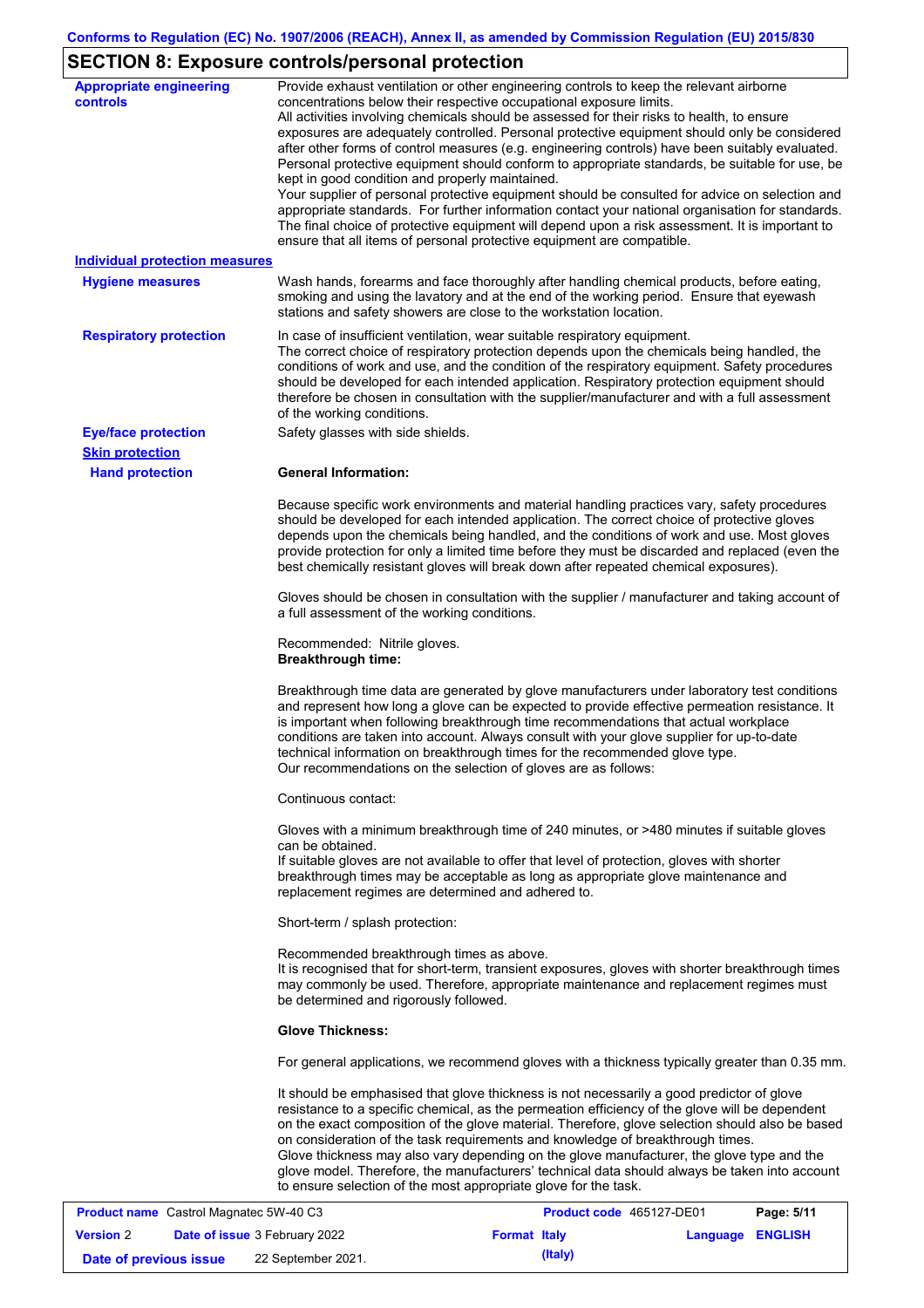# **SECTION 8: Exposure controls/personal protection**

|                                           | Note: Depending on the activity being conducted, gloves of varying thickness may be required<br>for specific tasks. For example:                                                                                                                                                                                                                                                                                                                                                                                                                                                                                                                                                      |
|-------------------------------------------|---------------------------------------------------------------------------------------------------------------------------------------------------------------------------------------------------------------------------------------------------------------------------------------------------------------------------------------------------------------------------------------------------------------------------------------------------------------------------------------------------------------------------------------------------------------------------------------------------------------------------------------------------------------------------------------|
|                                           | • Thinner gloves (down to 0.1 mm or less) may be required where a high degree of manual<br>dexterity is needed. However, these gloves are only likely to give short duration protection and<br>would normally be just for single use applications, then disposed of.                                                                                                                                                                                                                                                                                                                                                                                                                  |
|                                           | • Thicker gloves (up to 3 mm or more) may be required where there is a mechanical (as well<br>as a chemical) risk i.e. where there is abrasion or puncture potential.                                                                                                                                                                                                                                                                                                                                                                                                                                                                                                                 |
| <b>Skin and body</b>                      | Use of protective clothing is good industrial practice.<br>Personal protective equipment for the body should be selected based on the task being<br>performed and the risks involved and should be approved by a specialist before handling this<br>product.<br>Cotton or polyester/cotton overalls will only provide protection against light superficial<br>contamination that will not soak through to the skin. Overalls should be laundered on a regular<br>basis. When the risk of skin exposure is high (e.g. when cleaning up spillages or if there is a<br>risk of splashing) then chemical resistant aprons and/or impervious chemical suits and boots<br>will be required. |
| <b>Refer to standards:</b>                | Respiratory protection: EN 529<br>Gloves: EN 420, EN 374<br>Eye protection: EN 166<br>Filtering half-mask: EN 149<br>Filtering half-mask with valve: EN 405<br>Half-mask: EN 140 plus filter<br>Full-face mask: EN 136 plus filter<br>Particulate filters: EN 143<br>Gas/combined filters: EN 14387                                                                                                                                                                                                                                                                                                                                                                                   |
| <b>Environmental exposure</b><br>controls | Emissions from ventilation or work process equipment should be checked to ensure they<br>comply with the requirements of environmental protection legislation. In some cases, fume<br>scrubbers, filters or engineering modifications to the process equipment will be necessary to<br>reduce emissions to acceptable levels.                                                                                                                                                                                                                                                                                                                                                         |

# **SECTION 9: Physical and chemical properties**

The conditions of measurement of all properties are at standard temperature and pressure unless otherwise indicated.

### **9.1 Information on basic physical and chemical properties**

| <b>Appearance</b>                                      |                                                                                   |
|--------------------------------------------------------|-----------------------------------------------------------------------------------|
| <b>Physical state</b>                                  | Liquid.                                                                           |
| <b>Colour</b>                                          | Amber.                                                                            |
| <b>Odour</b>                                           | Oily.                                                                             |
| <b>Odour threshold</b>                                 | Not available.                                                                    |
| рH                                                     | Not applicable.                                                                   |
| <b>Melting point/freezing point</b>                    | Not available.                                                                    |
| Initial boiling point and boiling<br>range             | Not available.                                                                    |
| <b>Pour point</b>                                      | -44 $^{\circ}$ C                                                                  |
| <b>Flash point</b>                                     | Closed cup: 205°C (401°F) [Pensky-Martens]<br>Open cup: 230°C (446°F) [Cleveland] |
| <b>Evaporation rate</b>                                | Not available.                                                                    |
| <b>Flammability (solid, gas)</b>                       | Not available.                                                                    |
| <b>Upper/lower flammability or</b><br>explosive limits | Not available.                                                                    |
| <b>Vapour pressure</b>                                 | Not available.                                                                    |

| <b>Product name</b> Castrol Magnatec 5W-40 C3 |  |                                      | Product code 465127-DE01 |         | Page: 6/11              |  |
|-----------------------------------------------|--|--------------------------------------|--------------------------|---------|-------------------------|--|
| <b>Version 2</b>                              |  | <b>Date of issue 3 February 2022</b> | <b>Format Italy</b>      |         | <b>Language ENGLISH</b> |  |
| Date of previous issue                        |  | 22 September 2021.                   |                          | (Italy) |                         |  |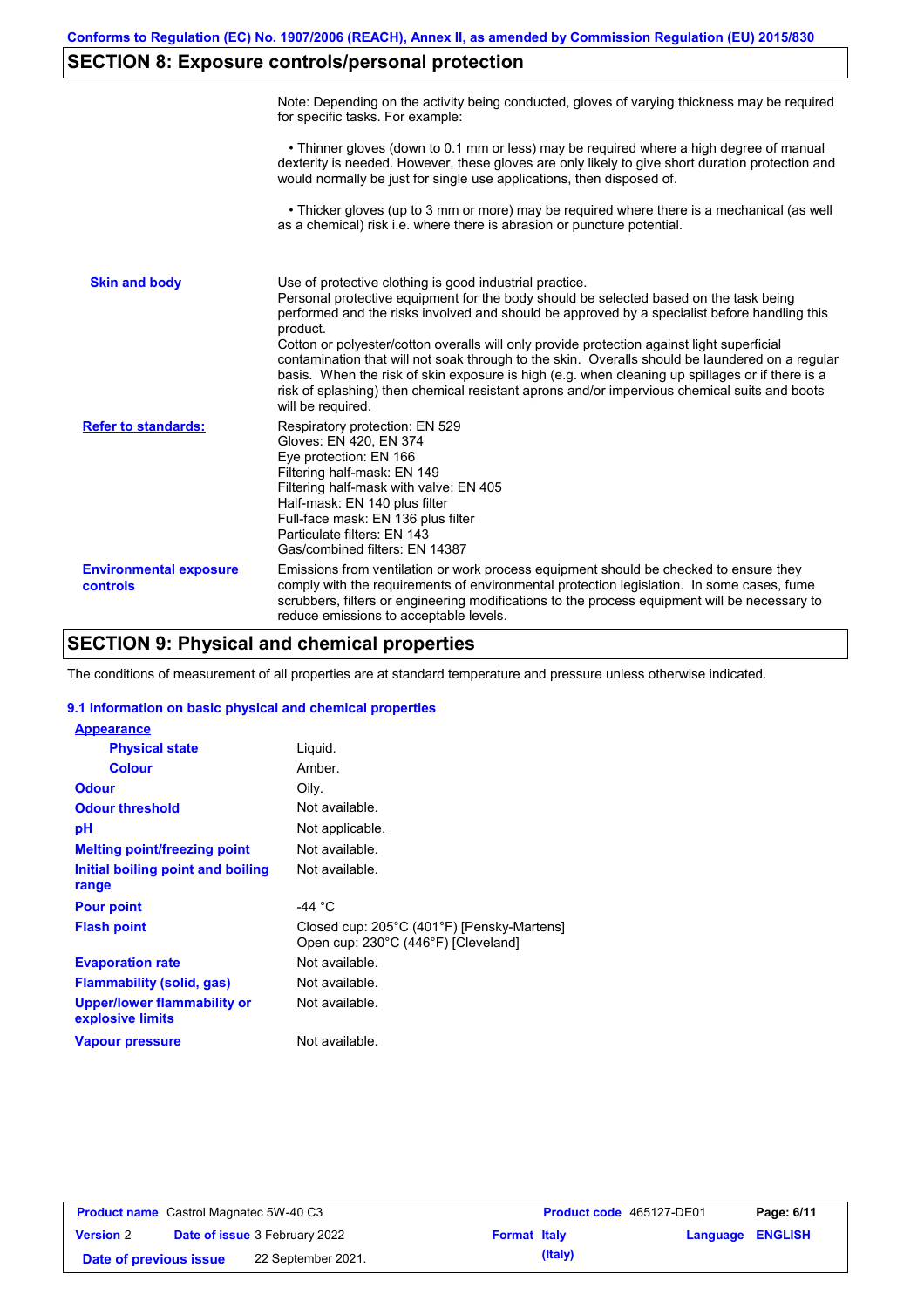# **SECTION 9: Physical and chemical properties**

|                                                                |                                                                                                                                                                         |        | Vapour Pressure at 20°C |                    |                      | Vapour pressure at 50°C |               |  |
|----------------------------------------------------------------|-------------------------------------------------------------------------------------------------------------------------------------------------------------------------|--------|-------------------------|--------------------|----------------------|-------------------------|---------------|--|
|                                                                | <b>Ingredient name</b>                                                                                                                                                  | mm Hg  | kPa                     | <b>Method</b>      | m <sub>m</sub><br>Hg | kPa                     | <b>Method</b> |  |
|                                                                | Lubricating oils<br>(petroleum), C20-50,<br>hydrotreated neutral oil-<br>based                                                                                          | 0.08   | < 0.011                 | <b>ASTM D 5191</b> |                      |                         |               |  |
|                                                                | Lubricating oils<br>(petroleum), C20-50,<br>hydrotreated neutral oil-<br>based                                                                                          | <0.08  | < 0.011                 | <b>ASTM D 5191</b> |                      |                         |               |  |
|                                                                | Distillates (petroleum),<br>hydrotreated heavy<br>paraffinic                                                                                                            | < 0.08 | < 0.011                 | <b>ASTM D 5191</b> |                      |                         |               |  |
|                                                                | Lubricating oils<br>(petroleum), C15-30,<br>hydrotreated neutral oil-<br>based                                                                                          | 0.08   | < 0.011                 | <b>ASTM D 5191</b> |                      |                         |               |  |
|                                                                | Distillates (petroleum),<br>hydrotreated heavy<br>paraffinic                                                                                                            | < 0.08 | $0.011$                 | <b>ASTM D 5191</b> |                      |                         |               |  |
| <b>Vapour density</b>                                          | Not available.                                                                                                                                                          |        |                         |                    |                      |                         |               |  |
| <b>Relative density</b>                                        | Not available.                                                                                                                                                          |        |                         |                    |                      |                         |               |  |
| <b>Density</b>                                                 | <1000 kg/m <sup>3</sup> (<1 g/cm <sup>3</sup> ) at 15 <sup>°</sup> C                                                                                                    |        |                         |                    |                      |                         |               |  |
| <b>Solubility(ies)</b>                                         | insoluble in water.                                                                                                                                                     |        |                         |                    |                      |                         |               |  |
| <b>Partition coefficient: n-octanol/</b><br>water              | Mot applicable.                                                                                                                                                         |        |                         |                    |                      |                         |               |  |
| <b>Auto-ignition temperature</b>                               | Not available.                                                                                                                                                          |        |                         |                    |                      |                         |               |  |
| <b>Decomposition temperature</b>                               | Not available.                                                                                                                                                          |        |                         |                    |                      |                         |               |  |
| <b>Viscosity</b>                                               | Kinematic: 83 mm <sup>2</sup> /s (83 cSt) at $40^{\circ}$ C<br>Kinematic: 13.5 to 16.2 mm <sup>2</sup> /s (13.5 to 16.2 cSt) at 100°C                                   |        |                         |                    |                      |                         |               |  |
| <b>Explosive properties</b>                                    | Not available.                                                                                                                                                          |        |                         |                    |                      |                         |               |  |
| <b>Oxidising properties</b>                                    | Not available.                                                                                                                                                          |        |                         |                    |                      |                         |               |  |
| <b>Particle characteristics</b><br><b>Median particle size</b> | Not applicable.                                                                                                                                                         |        |                         |                    |                      |                         |               |  |
| 9.2 Other information                                          |                                                                                                                                                                         |        |                         |                    |                      |                         |               |  |
| No additional information.                                     |                                                                                                                                                                         |        |                         |                    |                      |                         |               |  |
| <b>SECTION 10: Stability and reactivity</b>                    |                                                                                                                                                                         |        |                         |                    |                      |                         |               |  |
| <b>10.1 Reactivity</b>                                         | No specific test data available for this product. Refer to Conditions to avoid and Incompatible<br>materials for additional information.                                |        |                         |                    |                      |                         |               |  |
| <b>10.2 Chemical stability</b>                                 | The product is stable.                                                                                                                                                  |        |                         |                    |                      |                         |               |  |
| 10.3 Possibility of<br>hazardous reactions                     | Under normal conditions of storage and use, hazardous reactions will not occur.<br>Under normal conditions of storage and use, hazardous polymerisation will not occur. |        |                         |                    |                      |                         |               |  |

**10.4 Conditions to avoid** Avoid all possible sources of ignition (spark or flame).

**10.5 Incompatible materials** Reactive or incompatible with the following materials: oxidising materials.

**10.6 Hazardous decomposition products** Under normal conditions of storage and use, hazardous decomposition products should not be produced.

| <b>Product name</b> Castrol Magnatec 5W-40 C3 |  |                                      | Product code 465127-DE01 |         | Page: 7/11              |  |
|-----------------------------------------------|--|--------------------------------------|--------------------------|---------|-------------------------|--|
| <b>Version 2</b>                              |  | <b>Date of issue 3 February 2022</b> | <b>Format Italy</b>      |         | <b>Language ENGLISH</b> |  |
| Date of previous issue                        |  | 22 September 2021.                   |                          | (Italy) |                         |  |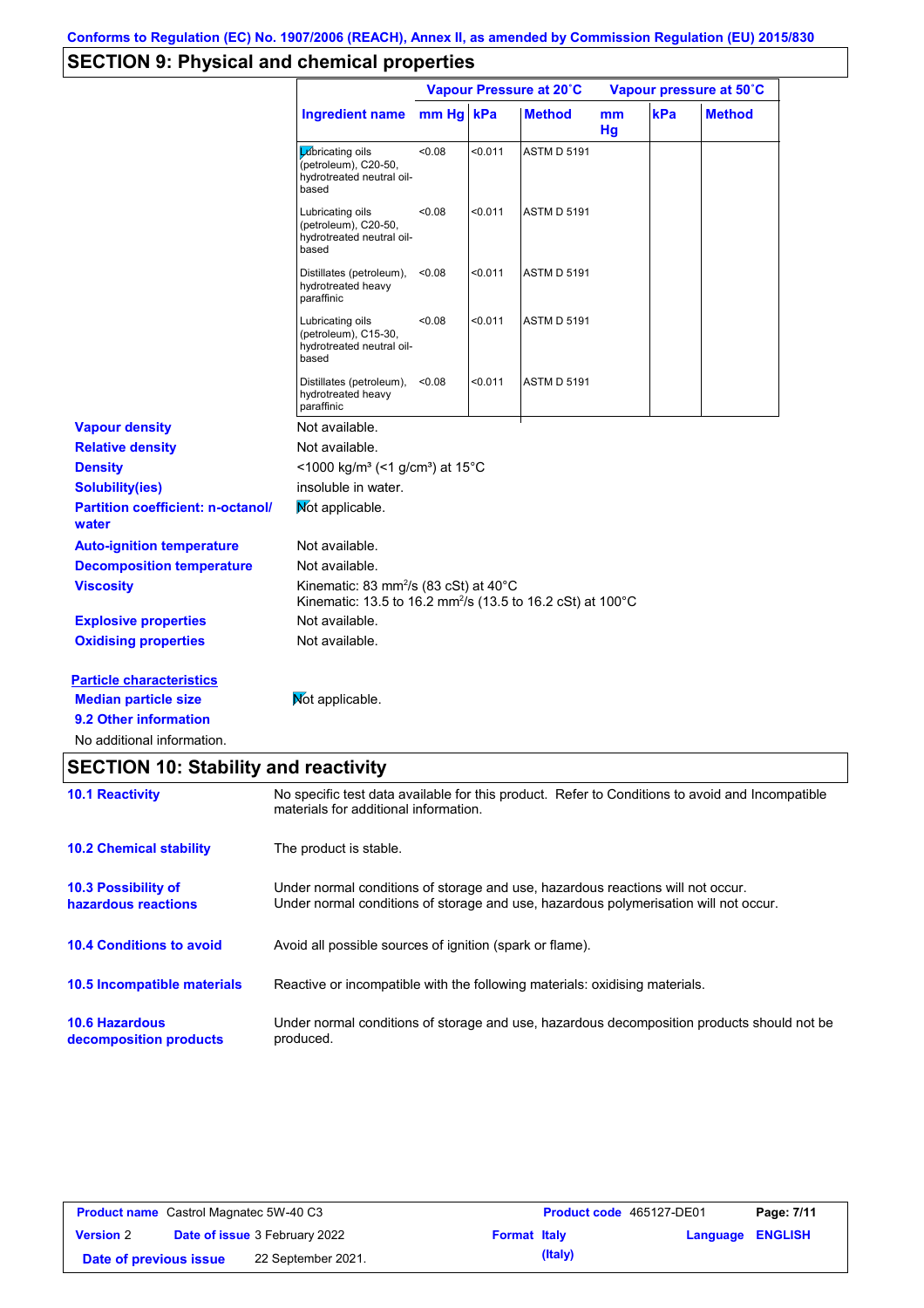# **SECTION 11: Toxicological information**

| 11.1 Information on toxicological effects          |                                                                                                                                                                                                                                                                                                                                                                                                                 |
|----------------------------------------------------|-----------------------------------------------------------------------------------------------------------------------------------------------------------------------------------------------------------------------------------------------------------------------------------------------------------------------------------------------------------------------------------------------------------------|
| <b>Acute toxicity estimates</b>                    |                                                                                                                                                                                                                                                                                                                                                                                                                 |
| Not available.                                     |                                                                                                                                                                                                                                                                                                                                                                                                                 |
| <b>Information on likely</b><br>routes of exposure | Routes of entry anticipated: Dermal, Inhalation.                                                                                                                                                                                                                                                                                                                                                                |
| <b>Potential acute health effects</b>              |                                                                                                                                                                                                                                                                                                                                                                                                                 |
| <b>Inhalation</b>                                  | Vapour inhalation under ambient conditions is not normally a problem due to low vapour                                                                                                                                                                                                                                                                                                                          |
|                                                    | pressure.                                                                                                                                                                                                                                                                                                                                                                                                       |
| <b>Ingestion</b>                                   | No known significant effects or critical hazards.                                                                                                                                                                                                                                                                                                                                                               |
| <b>Skin contact</b>                                | Defatting to the skin. May cause skin dryness and irritation.                                                                                                                                                                                                                                                                                                                                                   |
| <b>Eye contact</b>                                 | No known significant effects or critical hazards.                                                                                                                                                                                                                                                                                                                                                               |
|                                                    | <b>Symptoms related to the physical, chemical and toxicological characteristics</b>                                                                                                                                                                                                                                                                                                                             |
| <b>Inhalation</b>                                  | No specific data.                                                                                                                                                                                                                                                                                                                                                                                               |
| <b>Ingestion</b>                                   | No specific data.                                                                                                                                                                                                                                                                                                                                                                                               |
| <b>Skin contact</b>                                | Adverse symptoms may include the following:<br>irritation<br>dryness<br>cracking                                                                                                                                                                                                                                                                                                                                |
| <b>Eye contact</b>                                 | No specific data.                                                                                                                                                                                                                                                                                                                                                                                               |
|                                                    | Delayed and immediate effects as well as chronic effects from short and long-term exposure                                                                                                                                                                                                                                                                                                                      |
| <b>Inhalation</b>                                  | Overexposure to the inhalation of airborne droplets or aerosols may cause irritation of the<br>respiratory tract.                                                                                                                                                                                                                                                                                               |
| <b>Ingestion</b>                                   | Ingestion of large quantities may cause nausea and diarrhoea.                                                                                                                                                                                                                                                                                                                                                   |
| <b>Skin contact</b>                                | Prolonged or repeated contact can defat the skin and lead to irritation and/or dermatitis.                                                                                                                                                                                                                                                                                                                      |
| <b>Eye contact</b>                                 | Potential risk of transient stinging or redness if accidental eye contact occurs.                                                                                                                                                                                                                                                                                                                               |
| <b>Potential chronic health effects</b>            |                                                                                                                                                                                                                                                                                                                                                                                                                 |
| <b>General</b>                                     | <b>USED ENGINE OILS</b><br>Combustion products resulting from the operation of internal combustion engines contaminate<br>engine oils during use. Used engine oil may contain hazardous components which have the<br>potential to cause skin cancer. Frequent or prolonged contact with all types and makes of used<br>engine oil must therefore be avoided and a high standard of personal hygiene maintained. |
| <b>Carcinogenicity</b>                             | No known significant effects or critical hazards.                                                                                                                                                                                                                                                                                                                                                               |
| <b>Mutagenicity</b>                                | No known significant effects or critical hazards.                                                                                                                                                                                                                                                                                                                                                               |
| <b>Developmental effects</b>                       | No known significant effects or critical hazards.                                                                                                                                                                                                                                                                                                                                                               |
| <b>Fertility effects</b>                           | No known significant effects or critical hazards.                                                                                                                                                                                                                                                                                                                                                               |

### **SECTION 12: Ecological information**

| <b>12.1 Toxicity</b>         |                                                        |
|------------------------------|--------------------------------------------------------|
| <b>Environmental hazards</b> | Not classified as dangerous                            |
|                              | Based on data available for this or related materials. |

#### **12.2 Persistence and degradability**

Expected to be biodegradable.

#### **12.3 Bioaccumulative potential**

This product is not expected to bioaccumulate through food chains in the environment.

| <b>12.4 Mobility in soil</b>                            |                                                                      |
|---------------------------------------------------------|----------------------------------------------------------------------|
| <b>Soil/water partition</b><br><b>coefficient (Koc)</b> | Not available.                                                       |
| <b>Mobility</b>                                         | Spillages may penetrate the soil causing ground water contamination. |

### **12.5 Results of PBT and vPvB assessment**

Product does not meet the criteria for PBT or vPvB according to Regulation (EC) No. 1907/2006, Annex XIII.

### **12.6 Other adverse effects**

**Other ecological information**

Spills may form a film on water surfaces causing physical damage to organisms. Oxygen transfer could also be impaired.

| <b>Product name</b> Castrol Magnatec 5W-40 C3 |  |                                      | <b>Product code</b> 465127-DE01 |         | Page: 8/11       |  |
|-----------------------------------------------|--|--------------------------------------|---------------------------------|---------|------------------|--|
| <b>Version 2</b>                              |  | <b>Date of issue 3 February 2022</b> | <b>Format Italy</b>             |         | Language ENGLISH |  |
| Date of previous issue                        |  | 22 September 2021.                   |                                 | (Italy) |                  |  |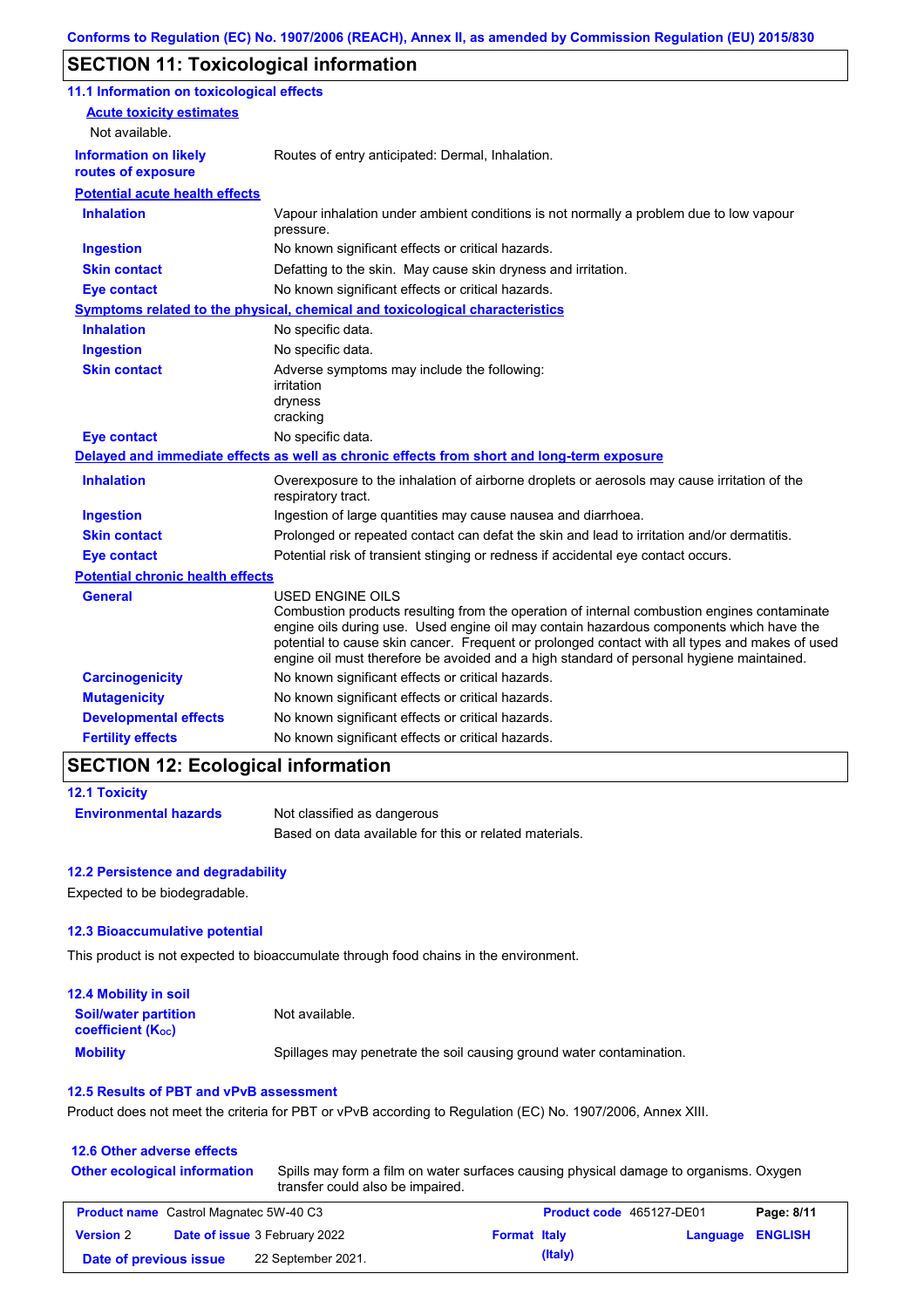## **SECTION 13: Disposal considerations**

### **13.1 Waste treatment methods**

#### **Product**

**Methods of disposal**

Where possible, arrange for product to be recycled. Dispose of via an authorised person/ licensed waste disposal contractor in accordance with local regulations.

**Hazardous waste** Yes.

**European waste catalogue (EWC)**

| Waste code                                                                                                                          | <b>Waste designation</b>                |  |  |
|-------------------------------------------------------------------------------------------------------------------------------------|-----------------------------------------|--|--|
| $130208*$                                                                                                                           | other engine, gear and lubricating oils |  |  |
| The contract deviation from the intended car analisation measure of anconstructed contended many manufacture and alternative county |                                         |  |  |

However, deviation from the intended use and/or the presence of any potential contaminants may require an alternative waste disposal code to be assigned by the end user.

#### **Packaging**

| <b>Methods of disposal</b> | Where possible, arrange for product to be recycled. Dispose of via an authorised person/<br>licensed waste disposal contractor in accordance with local regulations.                                                                    |
|----------------------------|-----------------------------------------------------------------------------------------------------------------------------------------------------------------------------------------------------------------------------------------|
| <b>Special precautions</b> | This material and its container must be disposed of in a safe way. Empty containers or liners<br>may retain some product residues. Avoid dispersal of spilt material and runoff and contact with<br>soil, waterways, drains and sewers. |
| <b>References</b>          | Commission 2014/955/EU<br>Directive 2008/98/EC                                                                                                                                                                                          |

## **SECTION 14: Transport information**

|                                                | <b>ADR/RID</b> | <b>ADN</b>     | <b>IMDG</b>    | <b>IATA</b>    |
|------------------------------------------------|----------------|----------------|----------------|----------------|
| 14.1 UN number                                 | Not regulated. | Not regulated. | Not regulated. | Not regulated. |
| 14.2 UN proper<br>shipping name                |                |                |                |                |
| <b>14.3 Transport</b><br>hazard class(es)      |                |                |                |                |
| <b>14.4 Packing</b><br>group                   |                |                |                |                |
| 14.5<br><b>Environmental</b><br><b>hazards</b> | No.            | No.            | No.            | No.            |
| <b>Additional</b><br>information               |                |                |                |                |

**14.6 Special precautions for user** Not available.

| <b>14.7 Transport in bulk</b> | Not available. |
|-------------------------------|----------------|
| according to <b>IMO</b>       |                |
| <b>instruments</b>            |                |

## **SECTION 15: Regulatory information**

**15.1 Safety, health and environmental regulations/legislation specific for the substance or mixture**

**EU Regulation (EC) No. 1907/2006 (REACH)**

**Annex XIV - List of substances subject to authorisation Substances of very high concern** None of the components are listed. None of the components are listed. **Annex XIV**

**EU Regulation (EC) No. 1907/2006 (REACH)**

| <b>Product name</b> Castrol Magnatec 5W-40 C3 |  |                                      | <b>Product code</b> 465127-DE01 |         | Page: 9/11              |  |
|-----------------------------------------------|--|--------------------------------------|---------------------------------|---------|-------------------------|--|
| <b>Version 2</b>                              |  | <b>Date of issue 3 February 2022</b> | <b>Format Italy</b>             |         | <b>Language ENGLISH</b> |  |
| Date of previous issue                        |  | 22 September 2021.                   |                                 | (Italy) |                         |  |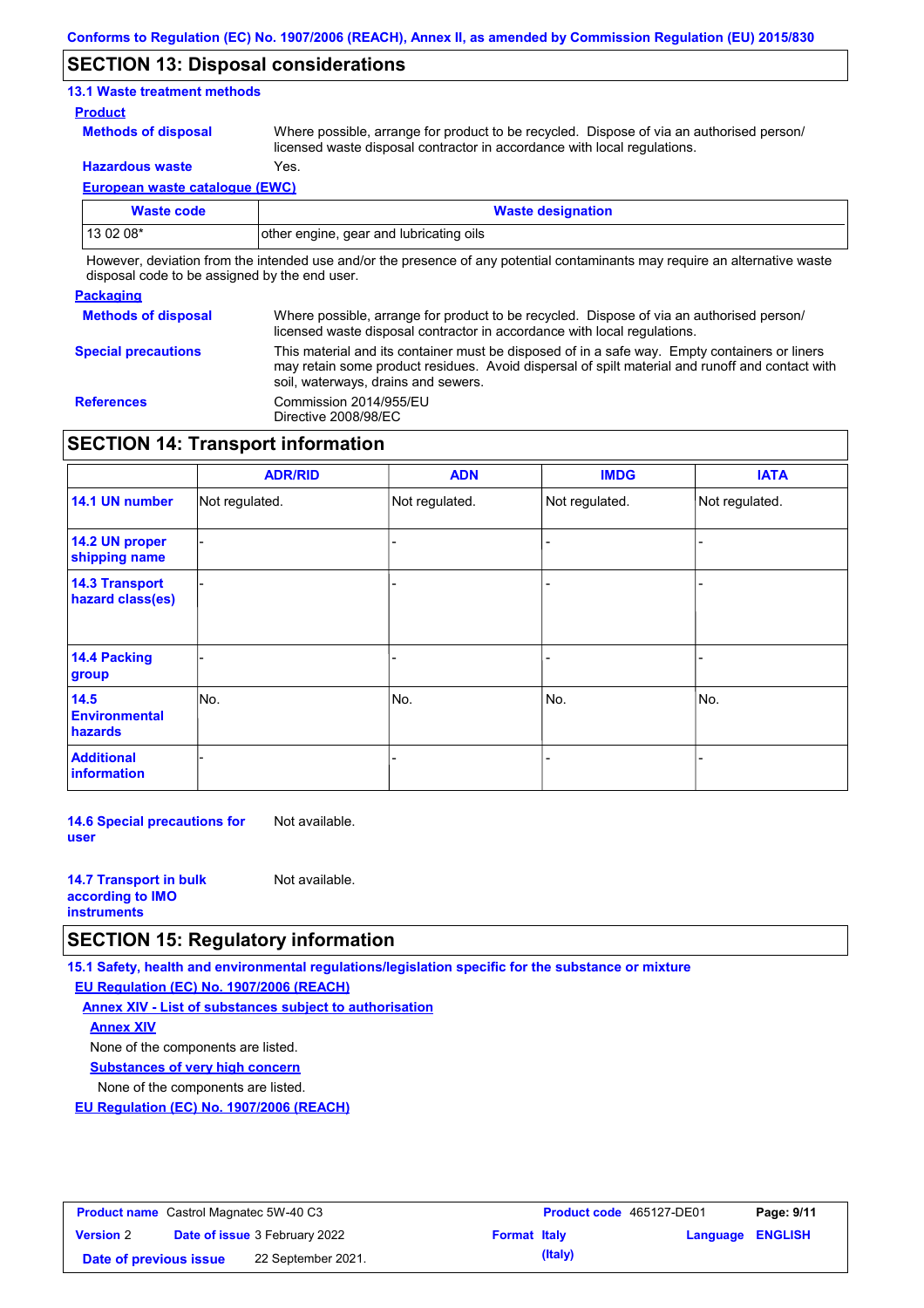## **Conforms to Regulation (EC) No. 1907/2006 (REACH), Annex II, as amended by Commission Regulation (EU) 2015/830**

# **SECTION 15: Regulatory information**

| <b>Annex XVII - Restrictions</b><br>on the manufacture.<br>placing on the market<br>and use of certain<br>dangerous substances,<br>mixtures and articles<br><b>Other regulations</b> | Not applicable.                                                                                                                |
|--------------------------------------------------------------------------------------------------------------------------------------------------------------------------------------|--------------------------------------------------------------------------------------------------------------------------------|
| <b>REACH Status</b>                                                                                                                                                                  | The company, as identified in Section 1, sells this product in the EU in compliance with the<br>current requirements of REACH. |
| <b>United States inventory</b><br>(TSCA 8b)                                                                                                                                          | At least one component is not listed.                                                                                          |
| <b>Australia inventory (AIIC)</b>                                                                                                                                                    | At least one component is not listed.                                                                                          |
| <b>Canada inventory</b>                                                                                                                                                              | At least one component is not listed.                                                                                          |
| <b>China inventory (IECSC)</b>                                                                                                                                                       | At least one component is not listed.                                                                                          |
| <b>Japan inventory (CSCL)</b>                                                                                                                                                        | At least one component is not listed.                                                                                          |
| <b>Korea inventory (KECI)</b>                                                                                                                                                        | All components are listed or exempted.                                                                                         |
| <b>Philippines inventory</b><br>(PICCS)                                                                                                                                              | At least one component is not listed.                                                                                          |
| <b>Taiwan Chemical</b><br><b>Substances Inventory</b><br>(TCSI)                                                                                                                      | All components are listed or exempted.                                                                                         |
| Ozone depleting substances (1005/2009/EU)<br>Not listed.                                                                                                                             |                                                                                                                                |
| Prior Informed Consent (PIC) (649/2012/EU)<br>Not listed.                                                                                                                            |                                                                                                                                |
| <b>Persistent Organic Pollutants</b><br>Not listed.                                                                                                                                  |                                                                                                                                |
| <b>EU - Water framework directive - Priority substances</b><br>None of the components are listed.<br><b>Seveso Directive</b>                                                         |                                                                                                                                |
| This product is not controlled under the Seveso Directive.                                                                                                                           |                                                                                                                                |
| <b>National requlations</b>                                                                                                                                                          |                                                                                                                                |
|                                                                                                                                                                                      |                                                                                                                                |

| <b>15.2 Chemical safety</b> | A Chemical Safety Assessment has been carried out for one or more of the substances within  |
|-----------------------------|---------------------------------------------------------------------------------------------|
| assessment                  | this mixture. A Chemical Safety Assessment has not been carried out for the mixture itself. |

# **SECTION 16: Other information**

| <b>Abbreviations and acronyms</b>                        | ADN = European Provisions concerning the International Carriage of Dangerous Goods by<br>Inland Waterway<br>ADR = The European Agreement concerning the International Carriage of Dangerous Goods by<br>Road<br>ATE = Acute Toxicity Estimate<br><b>BCF</b> = Bioconcentration Factor<br>CAS = Chemical Abstracts Service<br>CLP = Classification, Labelling and Packaging Regulation [Regulation (EC) No. 1272/2008]<br>CSA = Chemical Safety Assessment<br>CSR = Chemical Safety Report<br><b>DMEL = Derived Minimal Effect Level</b><br>DNEL = Derived No Effect Level<br>EINECS = European Inventory of Existing Commercial chemical Substances<br>ES = Exposure Scenario<br>EUH statement = CLP-specific Hazard statement<br>EWC = European Waste Catalogue<br>GHS = Globally Harmonized System of Classification and Labelling of Chemicals<br>IATA = International Air Transport Association<br>IBC = Intermediate Bulk Container<br><b>IMDG = International Maritime Dangerous Goods</b><br>LogPow = logarithm of the octanol/water partition coefficient<br>MARPOL = International Convention for the Prevention of Pollution From Ships, 1973 as<br>modified by the Protocol of 1978. ("Marpol" = marine pollution)<br>OECD = Organisation for Economic Co-operation and Development |                          |          |                |  |
|----------------------------------------------------------|------------------------------------------------------------------------------------------------------------------------------------------------------------------------------------------------------------------------------------------------------------------------------------------------------------------------------------------------------------------------------------------------------------------------------------------------------------------------------------------------------------------------------------------------------------------------------------------------------------------------------------------------------------------------------------------------------------------------------------------------------------------------------------------------------------------------------------------------------------------------------------------------------------------------------------------------------------------------------------------------------------------------------------------------------------------------------------------------------------------------------------------------------------------------------------------------------------------------------------------------------------------------------------------------|--------------------------|----------|----------------|--|
| <b>Product name</b> Castrol Magnatec 5W-40 C3            |                                                                                                                                                                                                                                                                                                                                                                                                                                                                                                                                                                                                                                                                                                                                                                                                                                                                                                                                                                                                                                                                                                                                                                                                                                                                                                | Product code 465127-DE01 |          | Page: 10/11    |  |
| <b>Date of issue 3 February 2022</b><br><b>Version 2</b> |                                                                                                                                                                                                                                                                                                                                                                                                                                                                                                                                                                                                                                                                                                                                                                                                                                                                                                                                                                                                                                                                                                                                                                                                                                                                                                | <b>Format Italy</b>      | Language | <b>ENGLISH</b> |  |

**Date of previous issue 22 September 2021. (Italy) (Italy)**